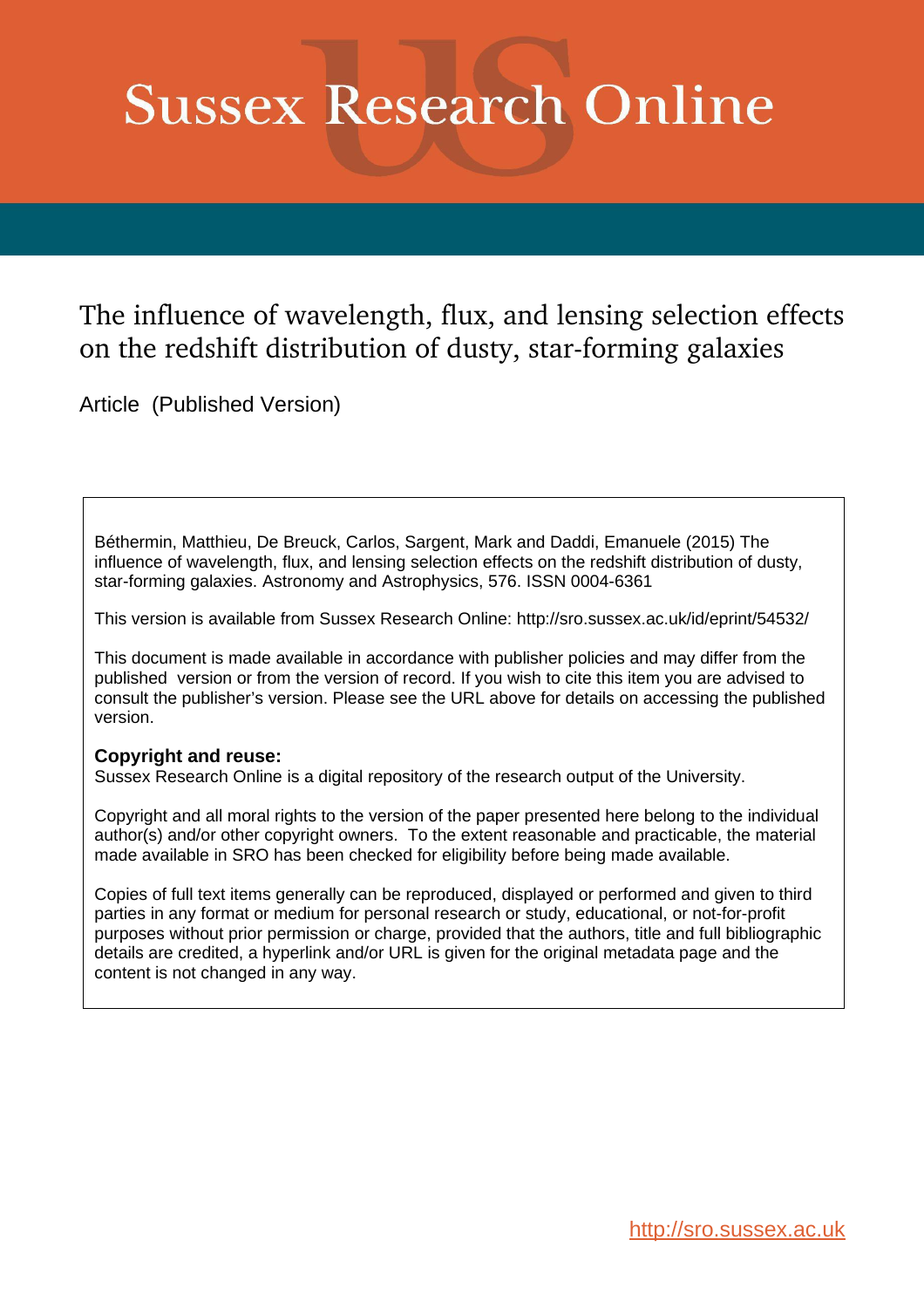LETTER TO THE EDITOR

## **The influence of wavelength, flux, and lensing selection effects on the redshift distribution of dusty, star-forming galaxies**

Matthieu Béthermin<sup>1</sup>, Carlos De Breuck<sup>1</sup>, Mark Sargent<sup>2</sup>, and Emanuele Daddi<sup>3</sup>

<sup>1</sup> European Southern Observatory, Karl-Schwarzschild-Str. 2, 85748 Garching, Germany e-mail: mbetherm@eso.org  $\frac{2}{3}$  Astronomy Control Department of Physics and Astronomy University of Sussex, Brighton, PN1, 0OU UK

<sup>2</sup> Astronomy Centre, Department of Physics and Astronomy, University of Sussex, Brighton, BN1 9QH, UK

Laboratoire AIM-Paris-Saclay, CEA/DSM/Irfu - CNRS - Université Paris Diderot, CEA-Saclay, pt courrier 131, F-91191 Gif-sur-Yvette, France

Received ??? / Accepted ???

#### **ABSTRACT**

We interpret the large variety of redshift distributions of galaxies found by far-infrared and (sub-)millimeter deep surveys depending on their depth and wavelength using the Béthermin et al. (2012) phenomenological model of galaxy evolution. This model reproduces without any new parameter tuning the observed redshift distributions from  $100 \mu m$  to  $1.4 \text{ mm}$ , and especially the increase of the median redshift with survey wavelength. This median redshift varies also significantly with the depth of the surveys, and deeper surveys do necessarily not probe higher redshifts. Paradoxically, at fixed wavelength and flux limit, the lensed sources are not always at higher redshift. We found that the higher redshift of 1.4 mm-selected south pole telescope (SPT) sources compared to other SMG surveys is not only caused by the lensing selection, but also by the longer wavelength. This SPT sample is expected to be dominated by a population of lensed main-sequence galaxies and a minor contribution (∼10%) of unlensed extreme starbursts.

**Key words.** Submillimeter: galaxies – Infrared: galaxies – Galaxies: evolution – Galaxies: high-redshift – Galaxies: star formation – Gravitational lensing: strong

#### **1. Introduction**

The determination of the star formation history in the Universe is a key challenge for understanding the evolution of galaxies [\(Madau & Dickinson 2014\)](#page-4-0). Two decades ago, the first deep submillimeter surveys ( $850 \mu m$ ) revealed a population of dusty, strongly star-forming galaxies (e.g., [Smail et al. 1997\)](#page-4-1), which were missed by optical surveys. This showed the importance of submillimeter observations to draw a complete picture of the star formation activity in the high-redshift Universe. [Chapman](#page-4-2) et al. [\(2005](#page-4-2)) found that the median redshift of these submillimeter galaxies (SMGs) is 2.3. However, the identification of the optical counterparts was non trivial because of the large beam of single-dish submillimeter telescopes (∼15-20"). Their precise position was determined by radio interferometry and their redshift measured using optical spectroscopy. This method was thus potentially biased against the highest redshift objects and galaxies in the 1.4<z<2 redshift desert.

A decade later, [Vieira et al.](#page-4-3) [\(2010,](#page-4-3) [2013\)](#page-4-4) identified a population of strongly-lensed dusty star-forming galaxies (DSFGs) in the 1.4 mm South Pole Telescope (SPT) survey. Using ALMA to derive directly spectroscopic redshifts by targeting CO-transitions at millimeter wavelengths, [Weiß et al.](#page-4-5) [\(2013\)](#page-4-5) found that their median redshift is 3.5. [Simpson et al.](#page-4-6) [\(2014\)](#page-4-6) used millimeter interferometry with a subarcsec resolution to directly confirm the optical counterparts of SMGs and measured a median photometric redshift similar to [Chapman et al. \(2005](#page-4-2)). Is this difference of median redshift caused by the different wavelengths or the lensing effect? In this letter, we discuss these selection effects using the [Béthermin et al. \(2012a,](#page-4-7) hereafter B12) model, that reproduces the redshift distribution of sources de-

tected at all wavelengths from  $100 \mu m$  to  $2 \text{ mm}$  (Sect. [2\)](#page-1-0). Using a simplified version of this model, we explain why sources selected at longer wavelengths have a higher median redshift (Sect. [3\)](#page-2-0). We then show how the redshift distribution of DSFGs is affected by the flux and lensing selection (Sect. [4\)](#page-3-0). In Sect. [5,](#page-3-1) we discuss in more detail the SPT-selected population of galaxies in the light of our findings of the two preceding sections. We define  $L_{IR}$  as the bolometric energy emitted by a galaxy between 8 and  $1000 \mu m$ .

#### <span id="page-1-0"></span>**2. Model and comparison with observations**

The B12 is model is based on the observed evolution of the stellar mass  $(M_{\star})$  function and the main-sequence of star-forming galaxies, i.e., a tight  $SFR-M<sub>+</sub>$  correlation. At fixed mass, the star formation rate (SFR) increases rapidly but smoothly with redshift. This model also includes a population of starbursts with a strong excess of sSFR  $(=\text{SFR}/M_{\star})$  that contributes 15% of the star formation density at z>1 [\(Sargent et al. 2012\)](#page-4-8). We used two different SEDs based on [Magdis et al. \(2012](#page-4-9)) for main-sequence and starburst galaxies. The dust of the mainsequence templates is warmer at higher redshifts. The contribution of strongly-lensed galaxies is computed using the model of [Hezaveh & Holder](#page-4-10) [\(2011\)](#page-4-10). The source size can affect the lensing amplification, but an extreme size evolution by a factor of 12.5 between  $z=2.5$  and  $z=6$  would be required to match the  $850 \mu m$ and SPT redshift distributions [\(Weiß et al. 2013](#page-4-5)). Recent observations [\(Ikarashi et al. 2014](#page-4-11); [Smolcic et al. 2014;](#page-4-12) [Simpson et al.](#page-4-13) [2015\)](#page-4-13) do not suggest size evolution. We thus do not adopt any size evolution in our model. In this letter we focus on the 100-  $2000 \mu m$  range, since at shorter and larger wavelengths the AGN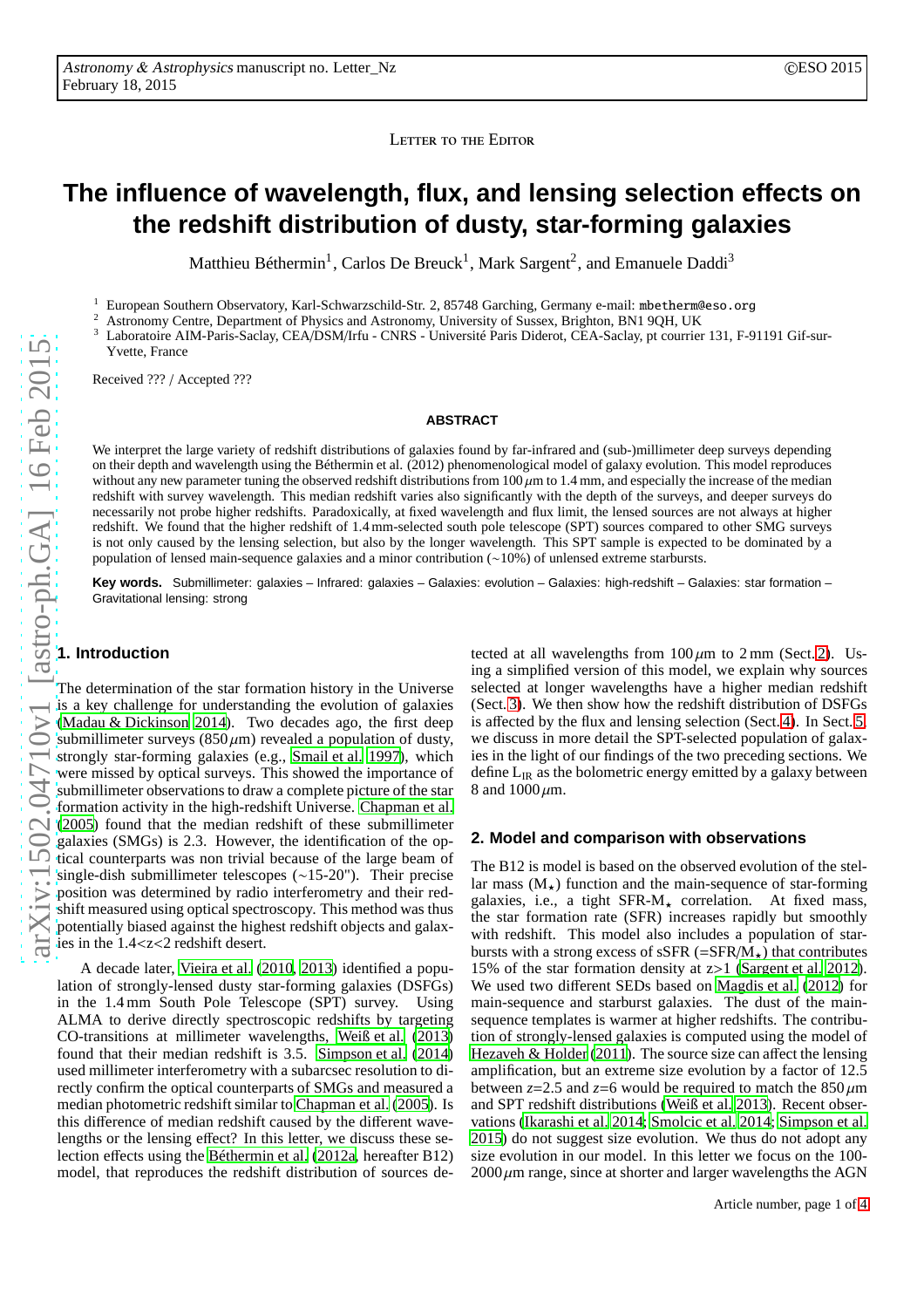

<span id="page-2-2"></span>**Fig. 1.** Comparison between the prediction of our model (orange filled histogram) and the observations (see Table [1\)](#page-2-1). The flux cuts indicated to compute the redshift distributions are indicated on the figures. The distributions are normalized to have  $\int (dN/dz) dz = 1$  (expect the  $100 \mu m$  normalized at 0.5 for clarity).

have a non-negligible contribution through their torus and/or synchrotron emissions [\(Drouart et al. 2014](#page-4-14)).

We test the validity of our model by comparing it with a large compilation of redshift distributions listed in Table [1.](#page-2-1) Overall the model reproduces well the observed redshift distributions from  $100 \mu m$  to 1.4 mm (see Fig. [1\)](#page-2-2). At 2 mm (not shown in Fig. 1), only 5 of the of the 12 sources found by [Staguhn et al.](#page-4-15) [\(2014\)](#page-4-15) have known redshifts. Our model predicts a median redshift of 2.9 assuming of flux cut of 0.24 mJy<sup>[1](#page-2-3)</sup>, while they found 2.9 $\pm$ 0.4. Note that the good agreement between our model and the data is not the result of fine tuning the ingredients of our model. We can nevertheless observe a small tension at  $850 \mu m$ , where our distribution peaks at a redshift too high by ∆z∼0.2. At the flux density cuts used for all panels in Fig [1,](#page-2-2) our model predicts that we mainly select main-sequence galaxies. The smooth evolution of the main-sequence [\(Schreiber et al. 2014\)](#page-4-16) and the mass function [\(Ilbert et al. 2013\)](#page-4-17), as well as the volume effects are

**Table 1.** Summary of data used in Fig. [1](#page-2-2)

<span id="page-2-1"></span>

| Reference                 |      | $\lambda_{\rm obs}$ | $S_{\rm lim}$  | Method |
|---------------------------|------|---------------------|----------------|--------|
|                           |      | $\mu$ m             | mJy            |        |
| Berta et al. (2011)       | 5360 | 100                 | 9              | a, b   |
| Béthermin et al. (2012b)  | 2517 | 250                 | 20             | a, b   |
| Geach et al. (2013)       | 60   | 450                 | 5              | h      |
| Casey et al. $(2013)$     | 78   | 450                 | 13             | h      |
| Wardlow et al. $(2011)$   | 72   | 850                 | 4              | h      |
| Simpson et al. (2014)     | 77   | 850                 | 4              | b, e   |
| Chapman et al. (2005)     | 73   | 850                 | 3              | C      |
| Smolčić et al. (2012)     | 28   | 1100                | 1.4            | b, e   |
| Michałowski et al. (2012) | 95   | 1100                | 1              | h      |
| Yun et al. (2012)         | 27   | 1100                | $\mathfrak{D}$ | h      |
| Weiß et al. $(2013)$      | 23   | 1400                | 20             | d, f   |
| Staguhn et al. (2014)     | 5    | 2000                | 0.24           | b, c   |

**Notes.** a) extraction of the sources based on PSF-fitting codes using short-wavelength priors; b) photometric redshifts; c) optical/nearinfrared spectroscopic redshift after radio identification; d) millimeter spectroscopic redshift; e) identification of the optical/near-infrared counterparts using high-resolution (sub-)millimeter data.

thus sufficient to explain the redshift distribution from  $100 \mu m$  to 1.4 mm. [Zavala et al. \(2014\)](#page-4-26) extrapolated successfully the redshift distributions from  $850 \mu m$  up to 1.4 mm, but did not manage to reproduce the  $450 \mu m$ . They claimed another galaxy population is necessary. This could be caused by their assumption of a flux-invariant redshift distribution, which is not present in our more refined model (see Sect. [4\)](#page-3-0).

#### <span id="page-2-0"></span>**3. Why does selection at longer wavelengths select higher-redshift galaxies?**

The shift of the peak of the redshift distribution towards higher redshift when wavelength increases (Fig. [1\)](#page-2-2) can be easily explained using a simplified version of our model. In this version, we neglect the effect of the strong lensing and assume that all galaxies at a given redshift have the average main-sequence SED provided by the [Magdis et al. \(2012\)](#page-4-9) template library. The left panel of Fig. [2](#page-3-2) shows how the  $L_{IR}$  limit at which sources can be detected evolves with redshift for the flux density cuts used in Fig. [1.](#page-2-2) At z>1, the curve is almost flat at 1.4 mm, but increases quickly with increasing redshift at  $250\mu$ m. This effect is caused by the shift of the peak of the dust emission ( $\sim$ 100 µm rest-frame) toward the observed millimeter wavelengths when the redshift increases (e.g., [Blain et al. 2002\)](#page-4-27).

The redshift distribution can then be deduced from the luminosity function (LF). The right panel of Fig. [2](#page-3-2) shows the cumulative luminosity functions at  $z=1$  and  $z=4$  computed from the B12 model. These functions are renormalized to directly provide the number of sources per square degree and redshift interval above a certain  $L_{IR}$  cut. The x-axis and y-axis switched with respect to the usual representation to better illustrate the connection with the left panel. At  $250 \mu m$ , the L<sub>IR</sub> limit of surveys is 24 times larger at  $z=4$  than at  $z=1$ . Consequently, despite a slightly higher density of luminous objects at  $z=4$ , we detect 450 times fewer objects at z=4, because of the steep slope of the luminosity function above the knee. At 1.4 mm, the  $L_{IR}$  limits are similar at both redshift, but we detect 5 times more objects at z=4, because of the evolution of the LF.

<span id="page-2-3"></span> $1$  The flux density of their faintest source after deboosting.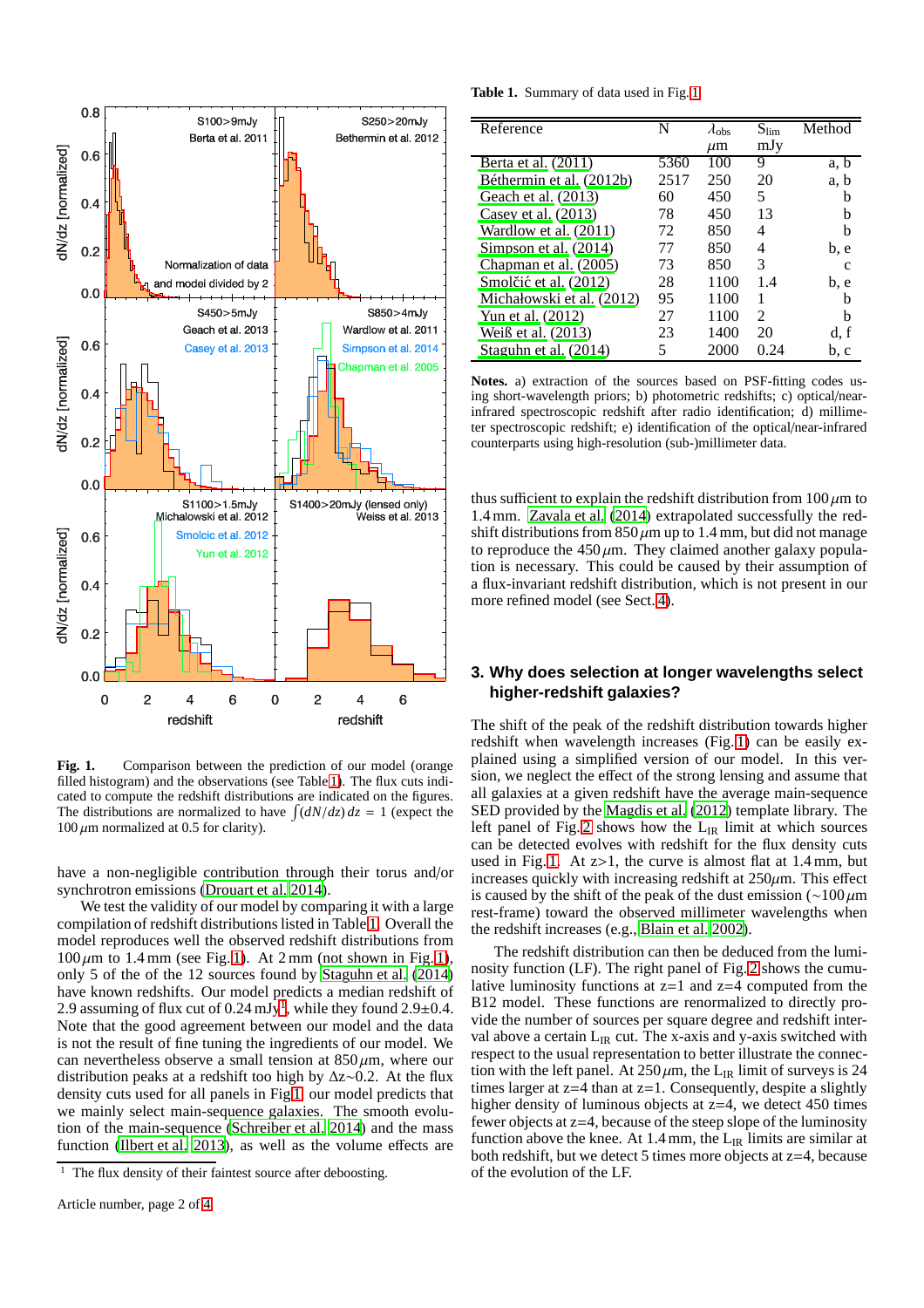

<span id="page-3-2"></span>**Fig. 2.** Simplified diagram illustrating the impact of the wavelength on the redshift distribution. The left panel represents the detection limit in bolometric infrared luminosity ( $L_{IR}$ ) as a function of redshift for a S<sub>250</sub> >20 mJy (purple) and S<sub>1400</sub> >1 mJy (gold). These limits are computed using the [Magdis et al. \(2012\)](#page-4-9) main-sequence SED library. We neglected the scatter and the starburst populations to simplify this diagram. The right panel represents the number density of objects per redshift interval (computed from the luminosity function and the geometry of the Universe) as a function of the  $L_{IR}$  cut (x and y axis are inverted) at  $z=1$  (dashed line) and  $z=4$  (dot-dash line). These curves are computed using our model. The colored arrows represent the ratio between the number density of z=1 and z=4 sources. The black arrow highlights the increase of the luminosity and the decrease of the density of the knee of the LF between  $z=1$  and  $z=4$ .

#### <span id="page-3-0"></span>**4. Impact of flux and lensing on the redshift distribution**

We also used the standard version of our model (including strong lensing, different templates for main-sequence and starburst galaxies, and temperature dispersion) to predict more precisely how the median redshift of galaxies selected by photometric surveys changes depending on the wavelength and the flux density cut (Fig. [3\)](#page-4-28).

At  $\lambda \geq 450 \,\mu$ m, we found an abrupt decrease of the median redshift around 100 mJy (10 mJy at 2 mm). This sharp transition is caused by the presence of two bumps in the redshift distributions: local galaxies around the knee of the luminosity function and luminous galaxies z∼2-3. There are fewer sources at z∼0.5-1 than at z∼0.1, because the LIR limit is well above the knee of the luminosity function. There are also more sources at z∼2-3 than at z∼0.5-1, because the volume probed is larger and the number of luminous galaxies per unit of volume higher (see, e.g., [Béthermin et al. 2011\)](#page-4-29). At high fluxes, the number of nearby objects decreases following an Euclidian trend in S−5/<sup>2</sup> (see, e.g. [Planck Collaboration et al. 2013\)](#page-4-30). At higher redshift, we are probing objects above the knee of the luminosity function, where the slope is exponential. Consequently, when we observe at very high flux, the nearby population always dominates the redshift distribution (e.g. the  $S_{500} > 100$  mJy sources), while the lensed population has a median redshift of ∼2.4 [\(Negrello et al.](#page-4-31) [2010;](#page-4-31) [González-Nuevo et al. 2012\)](#page-4-32).

We now consider the redshift distribution of only the strongly-lensed galaxies (dashed line in Fig. [3\)](#page-4-28). At  $\lambda$ <1.1 mm, the lensed galaxies are always at higher redshift than the full population. This is expected, since the probability of lensing increases with redshift because of the larger probability to find a massive galaxy on the line of sight (see, e.g., [Hezaveh & Holder](#page-4-10) [2011\)](#page-4-10). However, at  $\lambda > 1.1$  mm, the lensed objects are at a lower median redshift in some specific flux range (2-7 mJy at 1.4 mm). This can be explained by the lower intrinsic fluxes  $(\langle 1 \text{ mJy} \rangle)$ of the lensed sources. The redshift evolution of the luminosity function and  $L_{IR}$  limit (Fig. [2\)](#page-3-2) puts these faint sources at lower median redshift than the >1 mJy sources which dominate the unlensed population. In the domain of a few mJy, this effect can thus compensate the lensing effect, which biases the redshift distributions toward higher redshift.

These results suggests that the best strategy to build samples of high-redshift galaxies is to perform surveys at the largest possible wavelength. However, all objects below z=8 have similar 1.4 mm/2 mm colors, because they are all observed in the Rayleigh-Jeans regime. The flux at 2 mm is 3 times lower, while the sensitivity of instruments is similar for the two wavelengths. Consequently, the expected number of detections for the same integration time is significantly lower. The higher median redshift at  $2 \text{ mm}$  is mainly caused by the lack of  $L_{IR}$  sensitivity at z<2 rather than a better efficiency to detect very high redshift sources. A compromise has thus to be found between the large wavelength and the efficiency of the survey, defined here as the number of detections per hour. Furthermore, the risk of contamination by free-free emission increases and source identification at longer wavelengths is more difficult due to the larger beam. At  $\lambda$  > 500  $\mu$ m, the median redshift decreases, when we go deeper than 1 mJy. Deeper surveys do not automatically imply higher redshifts.

#### <span id="page-3-1"></span>**5. A closer look at the SPT galaxy population**

The SPT survey found a large population of lensed galaxies using a selection at 1.4 mm [\(Vieira et al. 2010\)](#page-4-3). [Weiß et al. \(2013](#page-4-5)) found that their median redshift is the highest measured to date in a simple photometric selection. We will discuss their characteristics in this section. Fig. [4](#page-4-33) shows the redshift distribution predicted by the B12 model of sources selected at 1.4 mm with the 20 mJy density flux cut of [Weiß et al. \(2013\)](#page-4-5), but also a lower (1 mJy) and a higher (100 mJy) one to illustrate how this influences the nature of the selected sources. The contribution of  $z< 0.1$  is significant for 20 mJy and 100 mJy (32% and 70%, respectively), but negligible for 2 mJy (0.9%). Since we are more interested in the high-z population, we normalized the redshift distribution in Fig. [4](#page-4-33) ignoring the objects at  $z < 0.1$ .

The nature of the high-redshift sources also depends strongly on the flux cut. For the 20 mJy cut, 87% of sources are lensed and 90% of them are classified by the model as "main-sequence". Using a mock catalog based on our model, we estimated that